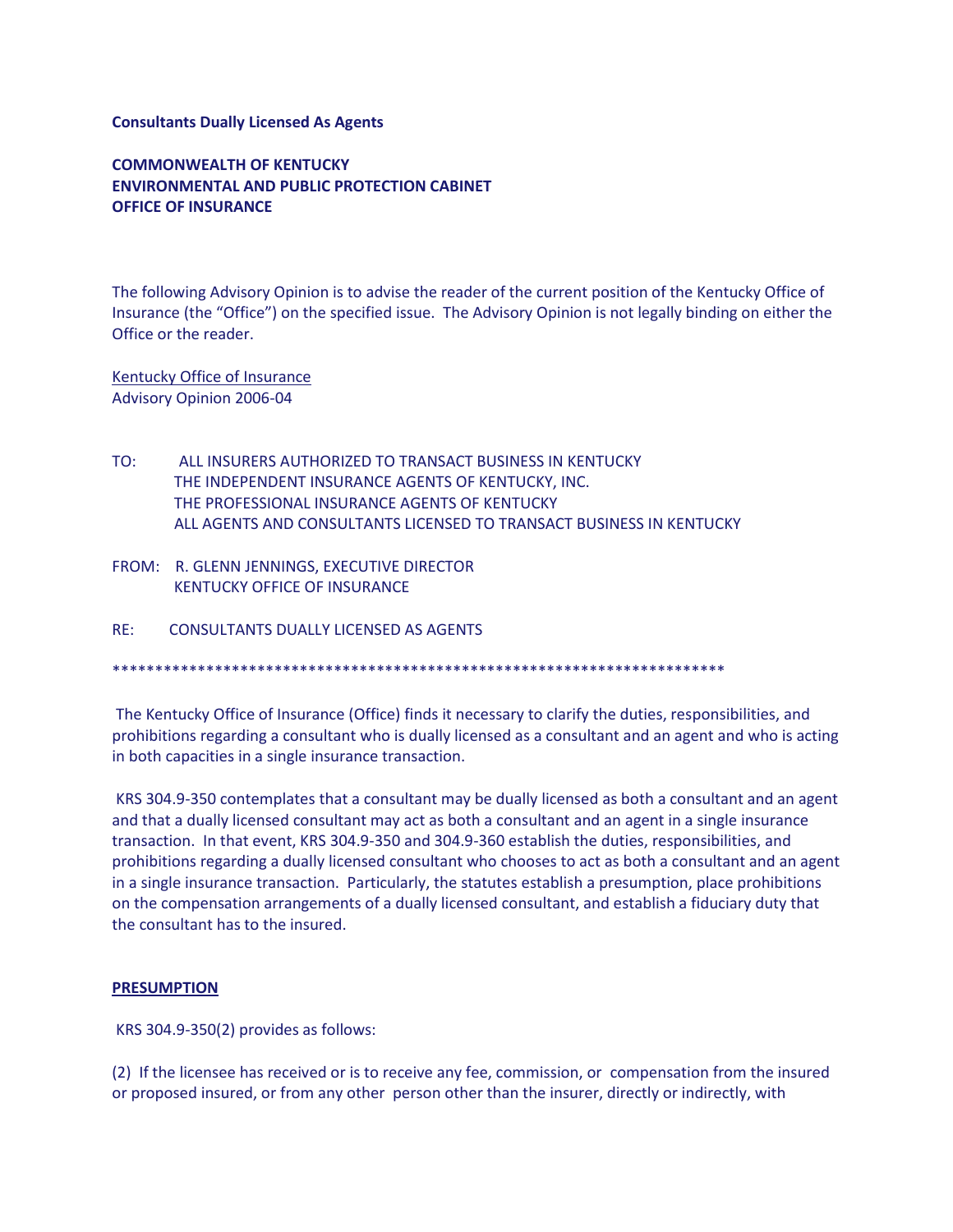respect to any insurance transaction or proposed insurance transaction, or with respect to any insurance or annuity contract existing or proposed, it shall conclusively be presumed that the licensee was acting as a consultant with respect to such transaction or contract.

Given this statutory provision, it is conclusively presumed that a dually licensed consultant is acting as a consultant if the licensee has received or is to receive a fee or other compensation from the insured rather than the insurer. Once this presumption is established, the dually licensed consultant must comply with the prohibitions and duties established by KRS 304.9-350 and 304.9-360.

## **CONSULTANT COMPENSATION**

KRS 304.9-350(1) and (5) provide as follows:

(1) A consultant who is also licensed as an agent shall not, directly or indirectly, receive or share in both a fee and other compensation paid, directly or indirectly, from an insured or any insurer with respect to any insurance or annuity contract procured, renewed, continued, modified, terminated, or otherwise disposed of pursuant to any recommendation given or transaction engaged in by the licensee under this license or any license issued under this code…

(5)(a) No person licensed as a consultant may receive any compensation, direct or indirect, as a result of [t]he sale of insurance or annuities.

Once the presumption is established that a licensee is acting as a consultant, the consultant is prohibited by KRS 304.9-350(1) and (5) from receiving any other compensation, including commission, that might be payable had the consultant been acting only as an agent in the insurance transaction. In other words, the dually licensed consultant is limited to the compensation established by a prior written agreement with the insured. Such an agreement is required pursuant to KRS 304.9-350(3) which provides as follows:

(3) No person licensed as a consultant under this section may receive any fee, commission or thing of value for examining, appraising, reviewing or evaluating any insurance policy, bond, annuity or pension or profit-sharing contract, plan or program or for making recommendation or giving advice with regard to any of the above, unless such compensation is based upon a prior written agreement signed by the party to be charged and specifying or clearly defining the amount or extent of such compensation and the services to be rendered. A copy of every such agreement shall be retained by the licensee for not less than five (5) years after such services have been fully performed.

It should be noted that a dually licensed consultant/agent is prohibited from quoting insurance premium net of commission as that practice is in violation of KRS 304.12-090 and KRS 304.12-110. More specifically, KRS 304.12-090 prohibits the insurer or its agents from offering any rebate of premium to an insured or prospective insured, except to the extent allowed by an applicable filing or policy. In addition, KRS 304.12-110 prohibits the insurer or its agents from giving the insured or prospective insured anything of value in excess of \$25.00 in connection with an insurance transaction. Further, all premium, including that portion of the premium that constitutes commissions, that is collected from the insured by the dually licensed consultant/agent shall be remitted to the insurer as consideration for the insurance product. Any person that violates KRS 304.12-090 and KRS 304.12-110 by offering or bidding on insurance at a premium rate that is net of commissions will be subject to administrative action by the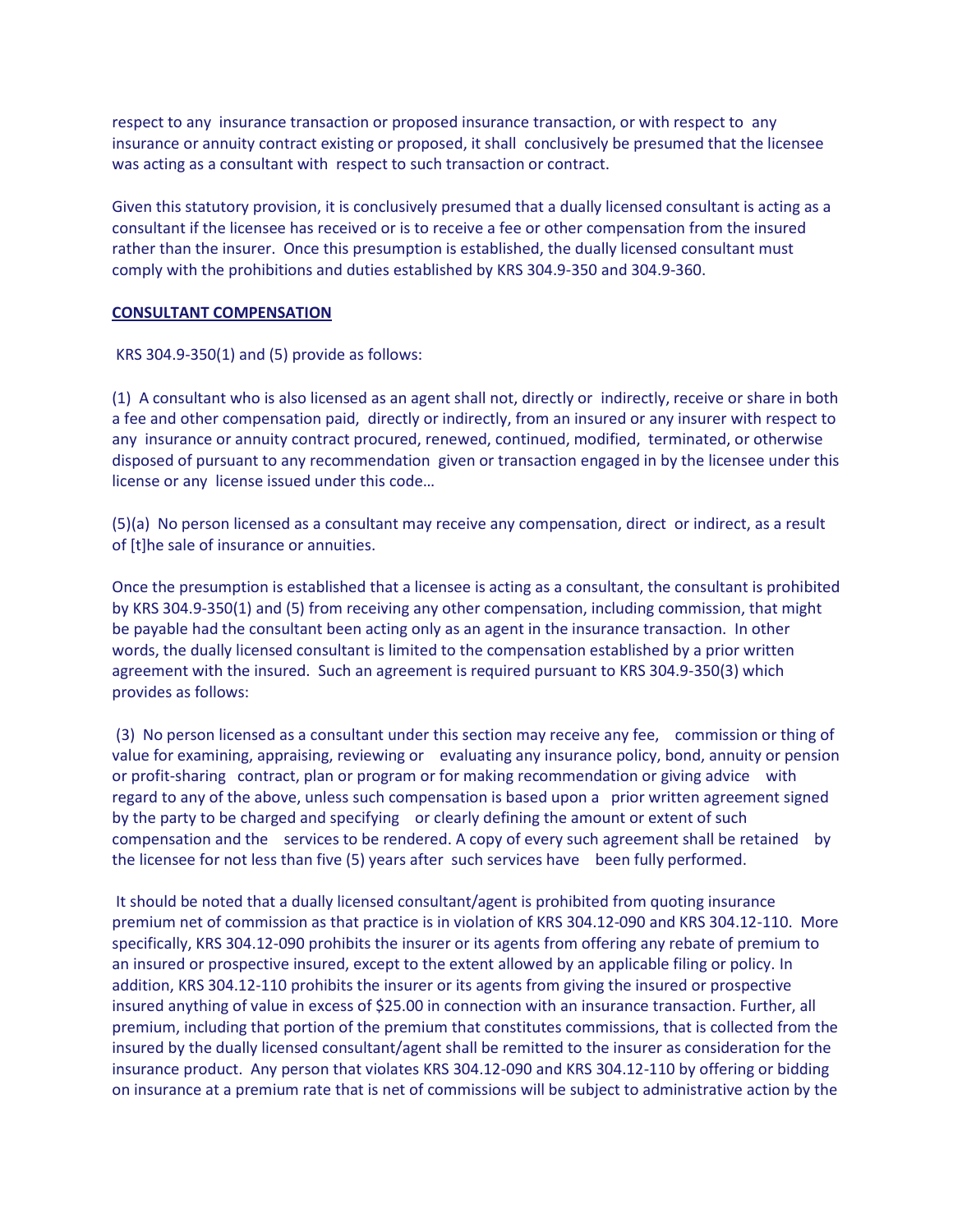Office of Insurance. For further analysis of the rebate/inducement issue, please refer to Advisory Opinion 2003-01 issued by the Office.

## **FIDUCIARY DUTY**

KRS 304.9-360 provides as follows:

A consultant is obligated, under his license, to serve with objectivity and complete loyalty the interests of his client alone; and to render his client such information, counsel and service, as within the knowledge, understanding and opinion in good faith of the licensee, as will best serve the client's insurance or annuity needs and interests.

KRS 304.9-350(4) and (6) also address the consultant's fiduciary duty by establishing disclosure requirements in the event that the consultant has an interest in an insurance agency and by prohibiting dealing with insurers where the consultant has a specified interest. The statutes specifically provide as follows:

(4) A person licensed as a consultant under this section shall disclose in the agreement to the party to be charged whether he owns an interest in an insurance agency.

(6) No person licensed as an insurance consultant under this section may be an executive in, or employee of, or own stock which gives him a majority interest, direct or indirect, in any authorized insurer. No consultant may recommend or encourage the purchase of insurance, annuities, or

 securities from any authorized insurer in which any member of his immediate family holds an executive position or holds a majority interest.

In application, a licensed consultant may place business as an agent but should do so with caution and bearing in mind the following considerations:

1. A consultant is presumed to be acting as a consultant, with a fiduciary duty, if he or she receives a fee or any form of compensation from the insured.

2. A consultant shall not receive commission from an insurer as a result insurance business placed while acting as an agent when the consultant has received a fee from the insured;

3. A dually licensed consultant/agent who chooses to place business as an agent is bound by all laws applicable to agents that do not conflict with KRS 304.9-350;

4. A consultant's fiduciary duty requires objectivity and complete loyalty to the interests of the insured alone.

5. Consultants shall comply with the disclosure requirements outlined in KRS 304.9-350 relating to any conflict of interest with that of the insured.

6. If a consultant acting as such with respect to an insured bids on the placement of the insurance business as an agent, this action by the consultant may result in a breach of the consultant's fiduciary duty in a violation of KRS 304.9-360, thereby subjecting the consultant to both administrative action pursuant to KRS 304.9-440 and KRS 304.99-020. Moreover, under these circumstances there is the potential for civil liability against a consultant for a breach of fiduciary duty owed to the insured.

This Advisory Opinion has been issued industry-wide and is intended as notice to all insurers, consultants, and agents of this Office's position of the duality of consultants placing insurance business as agents. Equally important, are the risks consultants expose themselves to by placing insurance